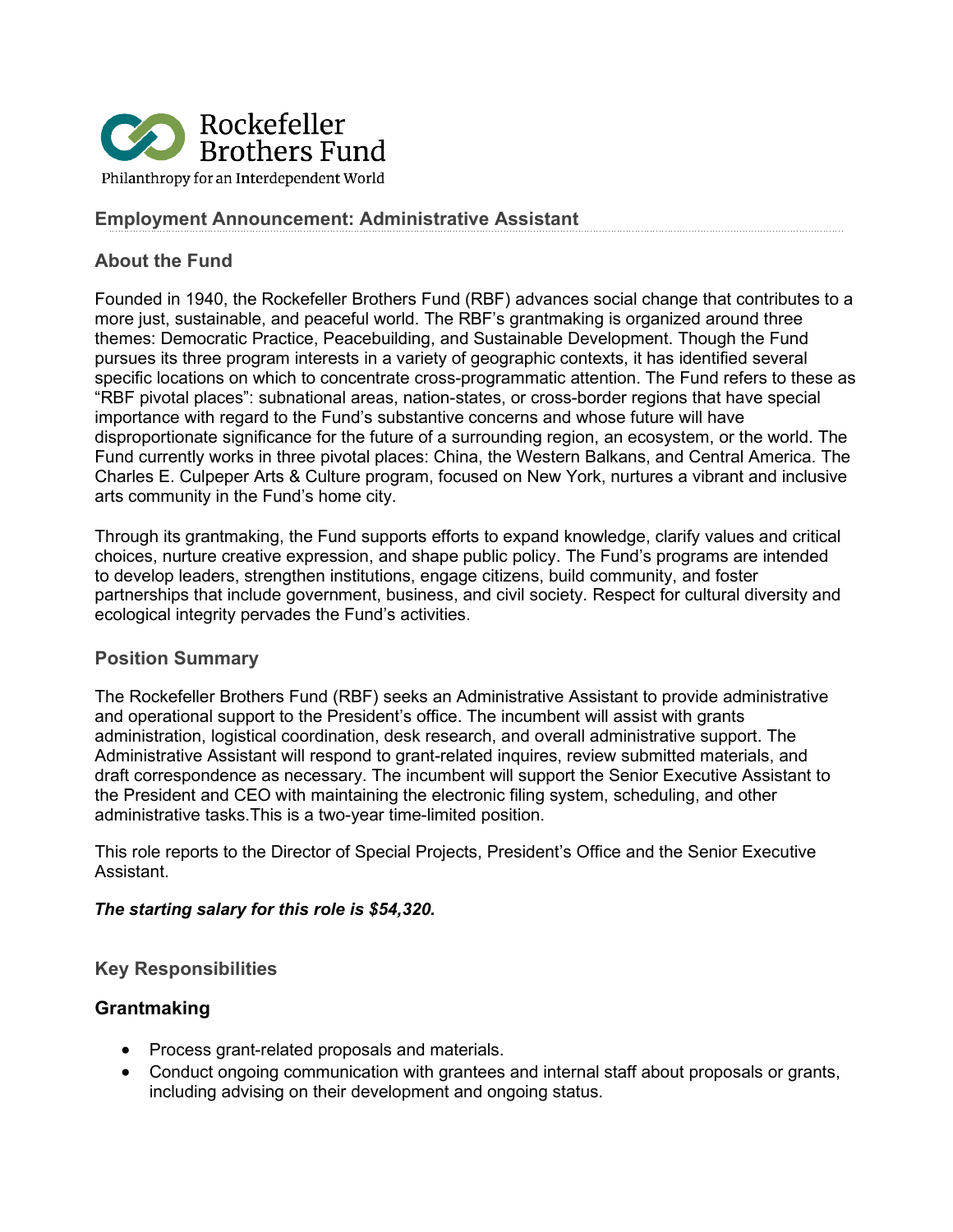- Assist with written materials on behalf of the assigned projects and initiatives.
- Support the preparation of dockets, grant memos and all other required support material.
- Draft specialized and/or customized documents, correspondence and memoranda.
- Manage grantee reporting, which includes reviewing for completeness, processing reports, and following up with grantees and RBF staff on outstanding issues.
- Coordinate all pertinent information with Grants Management and Accounting departments.
- Track and monitor grant payments, alerting the manager and Grants Management when payments need to be made and/or if information from grantees is missing.
- Collect payment-related information from grantees and prepare documentation and letters to issue grant payments.

## **Research, Communications, and Public Events Management**

- Under the supervision of the Director of Special Projects, conduct research that supports the President and CEO's external leadership, initiatives, and public discourse.
- Manage select public events, meetings, and functions of the President and CEO; maintain effective follow-up; assemble biographies of participants.
- Develop *information to support President's Office activities, including PowerPoint* presentations for board meetings and briefing books for the President and CEO's travel.

## **Administrative Responsibilities**

- Relieve the Senior Executive Assistant as requested, including by supporting scheduling for the President and CEO and by monitoring phone lines.
- Take notes in meetings and keep track of follow up items.
- Provide general administrative support, as requested.

### **Skills and Abilities**

- Excellent written, verbal, analytical, and organizational skills. Ability to draft original correspondence.
- Demonstrated interest in the relevant program areas.
- Ability to manage multiple tasks and projects with flexibility and detail orientation.
- Ability to prioritize, work under pressure, and meet short deadlines.
- Strong interpersonal skills, including the ability to be consistently diplomatic, tactful, and professional and to interact effectively with all levels of staff, trustees, and external parties.
- Ability to develop and maintain broad knowledge of the RBF's programs, practices, policies, and procedures, including GivingData software.
- Strong knowledge of and ability to use computer technology, including e-mail, the Internet, database management software, and Microsoft Office programs, including Word, Excel, PowerPoint, and Outlook, to efficiently accomplish work.

## **Education, Experience, and Knowledge**

• Bachelor's degree with four years of experience with administrative and/or program support. Master's degree with two years of administrative experience; executive administration preferred.